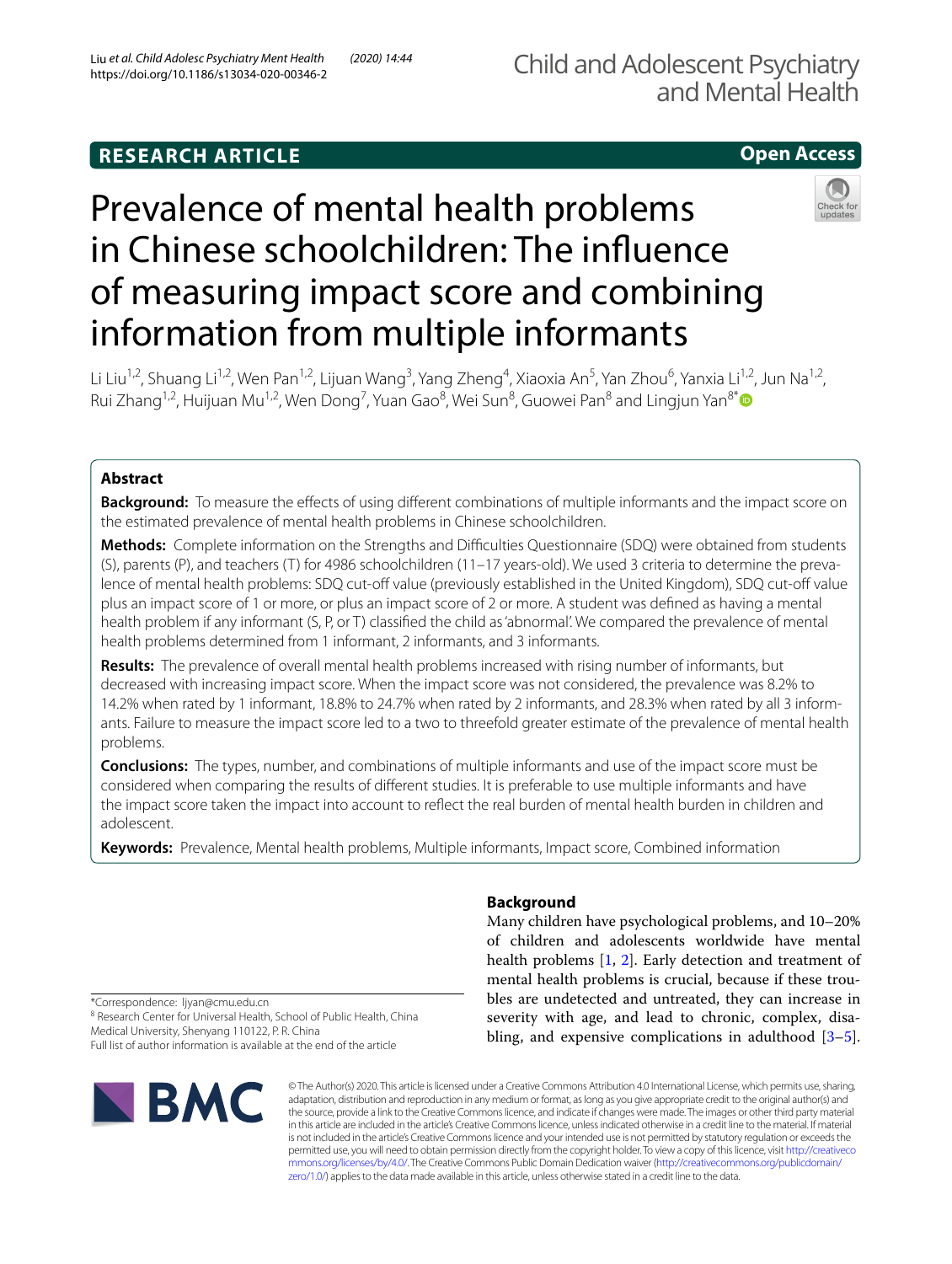However, the assessment of mental health problems in children and adolescents can be difficult, because diverse methodological approaches are used. Children have different exposures to risk factors and protective factors, and the cultural context in which mental health problems occur may alter estimates of their prevalence, which range from 1.81% to 39.4% according to previous studies [[1,](#page-5-0) [2](#page-5-1), [6\]](#page-5-4). Current screening methods rely on the expression of certain symptoms or impairments in everyday functioning to identify at-risk individuals who need further evaluation and potential treatment [[7\]](#page-5-5).

Although many instruments are available to screen children with mental health problems, the Strengths & Difculties Questionnaire (SDQ) has become one of the most-used instruments because it is relatively short, user-friendly, has good validity in diferent cultures, and has more positive wording than other common questionnaires  $[8]$  $[8]$ . The SDQ uses a multi-informant approach, and is suitable for studies of populations in the general community, in which most children are healthy. The use of SDQ results from multiple informants is valuable, due to the situational nature of psychosocial problems [\[9](#page-5-7)[–11](#page-5-8)]. In the absence of a gold standard measure for assessing mental health problems in children and youths, a multi-informant multimodal approach is considered best  $[12–16]$  $[12–16]$  $[12–16]$  $[12–16]$ .

Previous studies reported signifcant diferences in the prevalence of mental health problems when children and adolescents were rated by diferent informants or diferent combinations of informants [\[17\]](#page-5-11). Good mental health is more than simply the lack of symptoms or low levels of symptoms, but is also the ability to function adaptively within important life domains [[18\]](#page-5-12). Psychiatric symptoms lead to distress and functional impairment, and assessment of the impact of symptoms on the lives of children is central to clinical practice, and a key indicator of the need for mental health care [[19](#page-5-13)]. An impact supplement of the SDQ enables informants to report on possible burden and distress [\[20\]](#page-5-14). When distress or impairment criteria are used for diagnosis, the prevalence of mental health problems is significantly lower [\[17](#page-5-11), [21\]](#page-5-15). The DSM-IV and ICD-10 coding implicitly assume that impact is sufficiently separable from symptoms, and can be considered individually. This suggests that distress and impairment resulting from symptoms should be adequately measurable on their own, and should add predictive value to a diagnosis based on symptoms alone [\[21\]](#page-5-15).

Although use of multiple informants and impact score are crucial for making valid assessments of the prevalence of psychological problems in children and adolescents, most studies have used the SDQ to screen for mental health problems using only one informant, and have not considered the impact score. There is little research on the infuence of considering the impact score on the estimated prevalence of mental health problems in children [[17](#page-5-11)]. For example, 9 previous studies used the SDQ to evaluate the prevalence of mental health problems in Chinese schoolchildren using 1 informant [\[22](#page-5-16)[–30\]](#page-6-0); eight of these studies used a parental version of the SDQ, and the rates ranged from 8.2 to 19.3%, and 1 study used a student version of the SDQ, and the rate was 10.7%. However, none of these 9 studies considered the impact score. Another previous study used 3 informants to assess the prevalence of emotional problems in Chinese schoolchildren [\[31\]](#page-6-1), and reported that the prevalence rated by parents (8.2%), students (8.3%), and teachers (8.5%) were similar. However, the prevalence based on diferent combinations of 3 informants has not yet been determined. Therefore, the true prevalence of mental health problems in Chinese schoolchildren, based on diferent individual informants, diferent combinations of informants, and impact scores, remains to be established.

The purpose of the present study is to measure the infuence of diferent combinations of multiple informants and the impact score on the estimated prevalence of mental health problems in Chinese schoolchildren.

#### **Methods**

#### **Sample**

The specifics of the sampling procedure were previously described  $[32]$  $[32]$ . This study was a cross-sectional survey of Chinese schoolchildren who were 6–17 years-old, and attended primary, junior, or senior schools. These children lived in 3 cities and 3 rural counties of Liaoning Province, in northeastern China. A 2-stage sampling procedure was conducted: schools were randomly selected, and a random sample of students was selected from each school. After obtaining written consent from parents, an informant-rated version of the SDQ was completed by the parents  $(P)$ , teachers  $(T)$ , and students  $(S;$  $11-17$  years-old). The study protocol was reviewed and approved by the Institutional Review Board of the Liaoning Provincial Center for Disease Control and Prevention.

There were 9806 students eligible for the study, 9298 students returned the forms, and qualifed SDQs were available for 8488 students. This included 8055 P-SDQs from parents (94.90%), 8418T-SDQs from teachers (99.18%), and 5446 S-SDQs from 5451 students aged 11–17 (99.91%). For this study, students were only included if SDQs from all 3 sources were available for students aged 11–17. By these criteria, 4986 students (91.5%) had complete data, and 465 students (8.5%) had incomplete data. The mean age of the included students was 13.9 years (SD: 1.9 years), and boys made up 48.7% of the sample.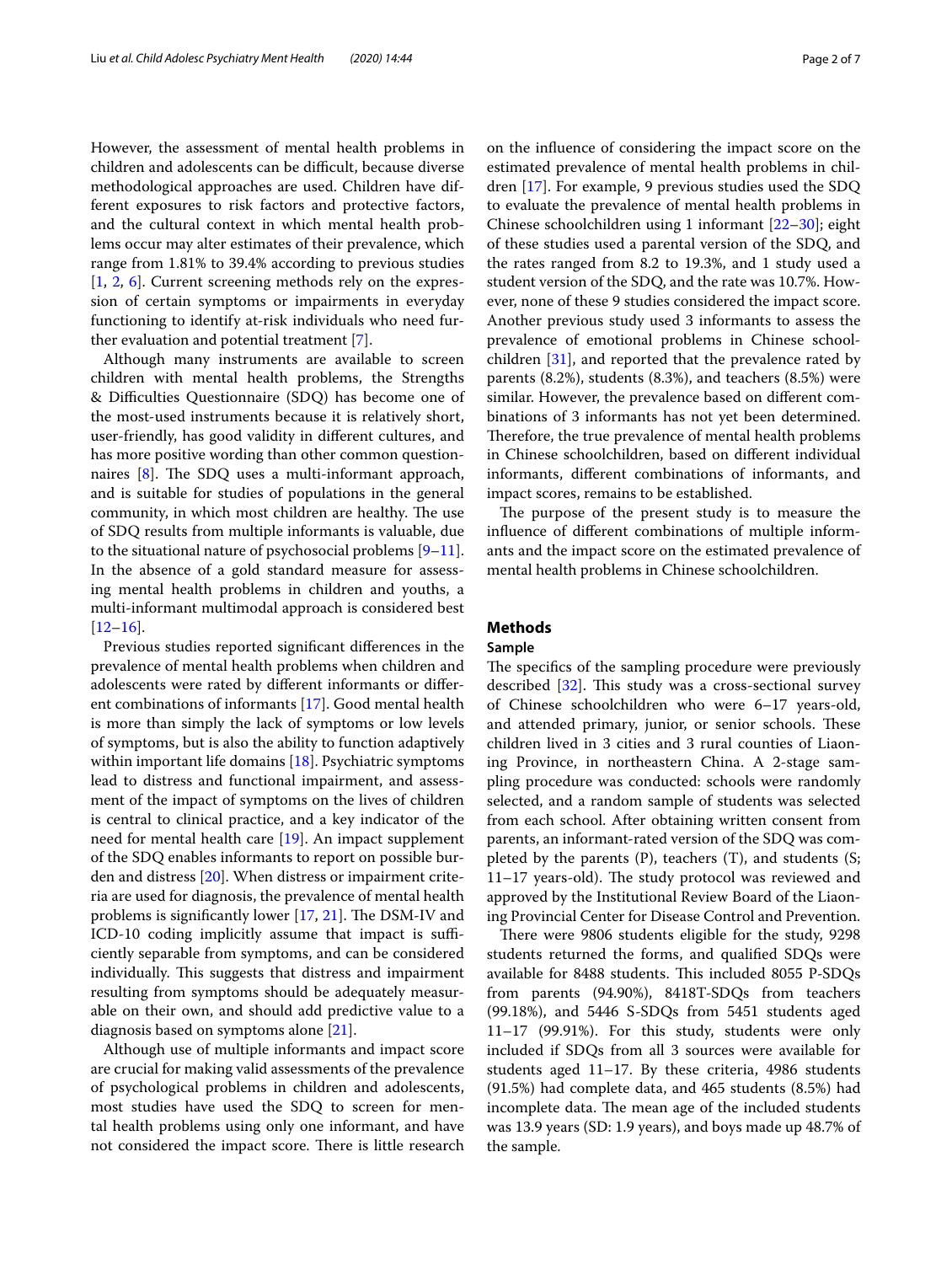#### **Instruments**

The SDQ is an instrument used to screen for mental health problems that asks about the occurrence of 25 behaviors in the past 6 months  $(0=$ not true,  $1=$ somewhat true,  $2 =$  certainly true) in the following dimensions: emotional problems, conduct problems, hyperactivity/ inattention, peer relationship problems, and prosocial behavior. The items in the first 4 subscales generate a "total difficulties score" (range  $0-40$ ). The SDQ impact score is generated by the sum of 5 items: 1 item about distress and 4 items about social impairment (in family life, friendships, learning activities, and leisure activities) [[20\]](#page-5-14). The Chinese version of the SDQ has been validated [[33\]](#page-6-3).

#### **Statistical analysis**

Descriptive statistics (means and standard deviations) for the SDQ subscales, total difficulties score, and impact score, are presented. A paired t-test was used to determine the signifcance of diferences in SDQ total score and sub-scores from the parent, teacher, and student. The corresponding values for the schoolchildren aged 11–17 from Shanghai [\[33](#page-6-3)] and UK [\[34\]](#page-6-4) were also presented and compared. Because Chinese norms for these scales are not yet available, we used the SDQ cut-off points of 'abnormal' from a previous study in the United Kingdom to defne students with mental health problems [\[34](#page-6-4)]. To investigate the role of symptoms versus impact in assessment of mental health problems, we combined information from two parts of the multiple informant-reported SDQ (symptoms and impact) by identifcation of children with abnormal symptom scores and impairment (impact score  $\geq$  1 or impact score  $\geq$  2).

To determine diferences in the prevalence of mental health problems assessed by diferent individual informants and diferent combinations of informants, we calculated the rates by 1 informant (S, P, or T), 2 informants  $(S+P, S+T, or P+T)$  and all 3 informants  $(S+P+T)$ . When combining 2 or 3 informants, we defned the student as 'positive' if any one classifed the child as 'abnormal, according to the corresponding cut-off values  $[34]$  $[34]$ . We only analyzed the prevalence of overall mental health problems and not specifc problems, in this paper.

#### **Results**

We initially recruited 5451 schoolchildren who were [1](#page-2-0)1–17 years-old (Table 1). A total of  $49.1\%$  were male, 52.7% were under 15 years-old, 66.1% were from singlechild families, and 7.3% had divorced parents. The percentages of completed SDQs were 93.5% for parents, 98.0% for teachers, and 100.0% for students. A total of

#### <span id="page-2-0"></span>**Table 1 General information of 5451 schoolchildren aged 11–17**

|                            | N    | $\%$   |
|----------------------------|------|--------|
| Gender                     |      |        |
| Male                       | 2678 | 49.13  |
| Female                     | 2773 | 50.87  |
| Age                        |      |        |
| $11 - 14$                  | 2872 | 52.69  |
| $15 - 17$                  | 2579 | 47.31  |
| Single child (yes/no)      | 3604 | 66.12  |
| Mather education           |      |        |
| Primary                    | 1201 | 22.03  |
| Junior                     | 2343 | 42.98  |
| Senior                     | 1294 | 23.74  |
| College                    | 613  | 11.25  |
| Parental divorced (yes/no) | 399  | 7.32   |
| SDQ informants             |      |        |
| Self                       | 5449 | 99.96  |
| Parent                     | 5095 | 93.47  |
| Teacher                    | 5342 | 98.00  |
| Number of informants       |      |        |
| 1                          | 2    | 0.04   |
| $\overline{2}$             | 463  | 8.49   |
| 3                          | 4986 | 91.47  |
| All                        | 5451 | 100.00 |

The data of 4986 children who were assessed by all 3 informants were used for subsequent analyses

4986 students (91.5%) had completed SDQs from all 3 three informants, and we further analyzed these students below.

Table [2](#page-3-0) shows that the 3 individual informants had signifcantly diferent mean scores in all SDQ domains except for hyperactivity in the total SDQ score, and in the impact score. The students' scores were the highest in total problems, impact, emotional symptoms, and prosocial behavior, followed by parents and then teachers. Teacher scores were the highest for peer problems, followed by parents and then students. Parent scores were the lowest for conduct problems.

The general pattern of our SDQ scores for Liaoning schoolchildren is similar to that previously reported for schoolchildren aged 11–17 years-old from Shanghai [[33](#page-6-3)] and the UK [[34\]](#page-6-4) (Table [2\)](#page-3-0). However, the student impact score in our study (0.52) was much greater than the parent impact score (0.26) and teacher impact score (0.25); in contrast, the student impact score in the UK study (0.2) was much less than the parent impact score (0.4) and teacher impact score (0.4). Impact scores were not available for the study in Shanghai.

Table [3](#page-3-1) compares the prevalence of overall mental health problems defned by diferent criteria: (a)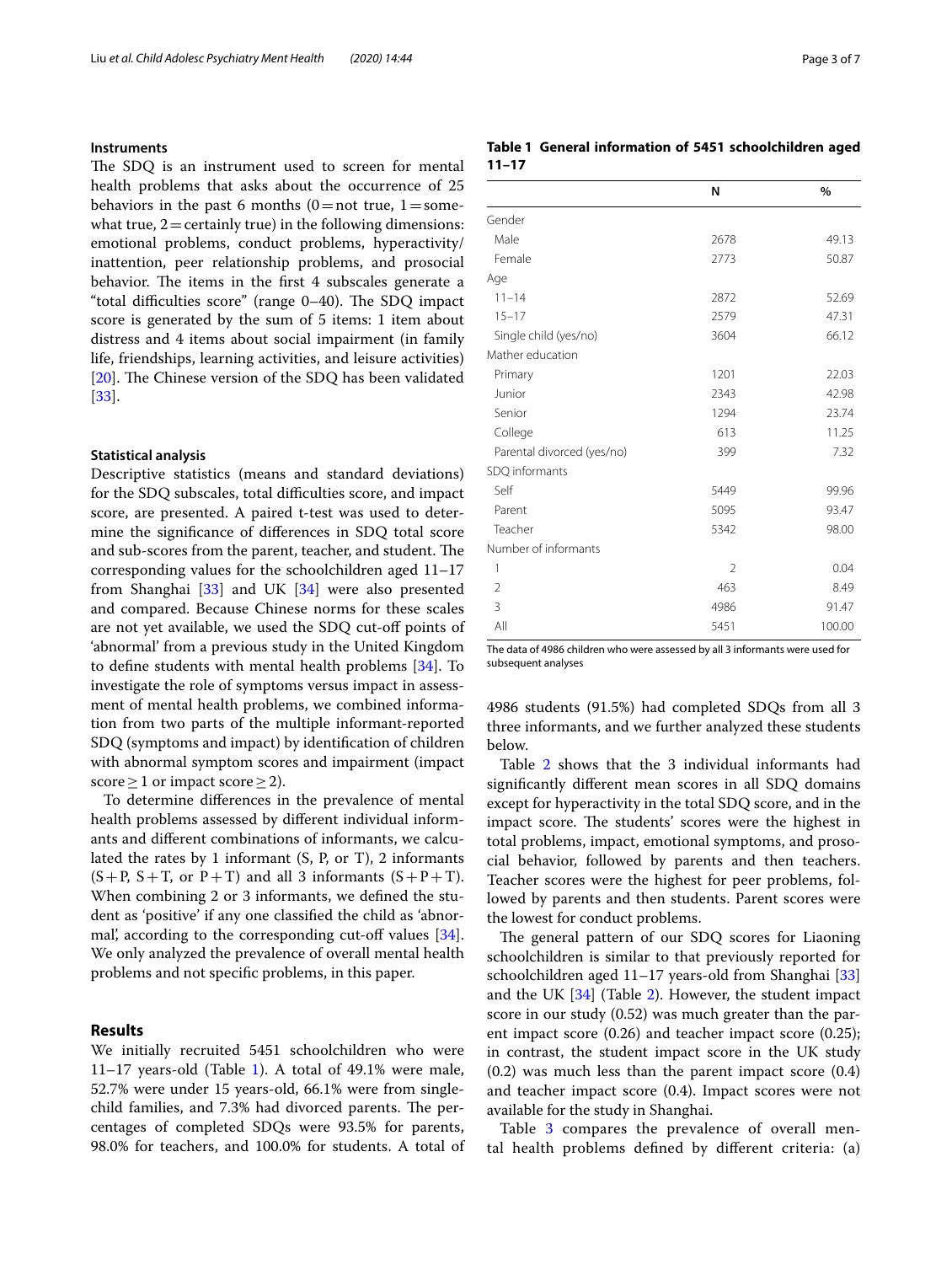|                    | Student         |               |                | Parent          |                          |                | <b>Teacher</b>  |               |                |  |
|--------------------|-----------------|---------------|----------------|-----------------|--------------------------|----------------|-----------------|---------------|----------------|--|
|                    | Liaoning        | Shanghai [33] | <b>UK [34]</b> | Liaoning        | Shanghai [33]            | <b>UK [34]</b> | Liaoning        | Shanghai [33] | <b>UK [34]</b> |  |
| Emotional symptoms | $2.52 + 2.24$   | 2.3           | 2.8            | $1.88 + 1.91$   | 1.76                     | 1.83           | $1.66 + 1.83$   | 1.81          | 1.75           |  |
| Conduct problems   | $2.63 \pm 1.40$ | 2.16          | 2.2            | $1.31 \pm 1.30$ | 1.53                     | 1.5            | $1.44 + 1.63$   | 1.47          | 1.68           |  |
| Hyperactivity      | $3.18 \pm 2.16$ | 3.32          | 3.8            | $3.21 + 2.21$   | 3.77                     | 2.3            | $3.18 + 2.43$   | 3.63          | 2.72           |  |
| Peer problems      | $2.64 \pm 1.56$ | 2.85          | . .5           | $277 + 160$     | 272                      | 1.62           | $2.90 \pm 1.64$ | 2.67          | 1.78           |  |
| Prosocial behavior | $7.70 \pm 1.83$ | 7.32          | 8              | $7.50 + 1.94$   | 7.13                     | 2.07           | $6.94 + 2.39$   | 6.99          | 2.55           |  |
| Total problem      | $10.96 + 5.04$  | 10.6          | 10.3           | $9.16 + 4.77$   | 9.77                     |                | $9.17 + 5.58$   | 9.58          | 5.77           |  |
| Impact score       | $0.52 + 1.22$   | $\equiv$      | 0.2            | $0.26 + 0.83$   | $\overline{\phantom{0}}$ | 0.4            | $0.25 + 0.80$   | $\equiv$      | 0.4            |  |

<span id="page-3-0"></span>**Table 2 Paired t-test of the means of SDQ scores for 4986 schoolchildren with complete information rated by three informants**

–: no data

For each row, italic values indicate no signifcant diference based on a t-test; all other values are signifcantly diferent

<span id="page-3-1"></span>**Table 3 Comparison of mental health problems by diferent combinations of abnormal symptoms and impact scores**  with UK cut off value for SDQ and impact scores [34]

|                            | D   |      |     |       |     |       | $P+T$ |       | $S + P$ |       | $S + T$ |       | <b>SPT</b> |       |
|----------------------------|-----|------|-----|-------|-----|-------|-------|-------|---------|-------|---------|-------|------------|-------|
|                            | N   | $\%$ | N   | $\%$  | N   | $\%$  | N     | $\%$  | N       | $\%$  | N       | $\%$  | N          | $\%$  |
| Abnormal symptoms          | 407 | 8.16 | 699 | 14.02 | 706 | 14.16 | 989   | 19.84 | 937     | 18.79 | 1231    | 24.69 | 1412       | 28.32 |
| Abnormal + Impact $\geq$ 1 | 176 | 3.53 | 254 | 5.09  | 437 | 8.76  | 397   | 7.96  | 542     | 10.87 | 635     | 12.74 | 723        | 14.50 |
| Abnormal $+$ Impact $>$ 2  | 123 | 2.47 | 166 | 3.33  | 294 | 5.90  | 274   | 5.50  | 375     | 7.52  | 433     | 8.68  | 505        | 10.13 |

Abnormal symptoms were defined by an SDQ cut-off value previously established for children in the UK [[34\]](#page-6-4)

*P* parent, *T* teacher, *S* student, *P*+*T* parent and teacher, *S*+*P* student and parent, *S*+*T* student and teacher, *SPT* student and parent and teacher

abnormal symptoms using diferent combinations of 3 informants; (b) abnormal symptoms using diferent combinations of 3 informants and an impact score of 1 or more; and (c) abnormal symptoms using diferent combinations of 3 informants and an impact score of 2 or more. In all cases, we used the UK cut off values for abnormal symptoms and impairment [34]. The rate of mental health problems increased signifcantly with increasing number of informants, but these numbers were much smaller when we also considered impact score. More specifcally, when we considered 1 informant, the prevalence of mental health problems was greater when rated by the students themselves (5.9% to 14.2%) than by teachers (3.3% to 14.0%) or parents (2.5% to 8.2%). When we considered 2 informants, the prevalence was greater when rated by students + teachers (8.7% to 24.7%), than students + parents (7.5% to 18.8%) or parents + teachers (5.5% to 19.8%). The prevalence was greatest when we considered all 3 informants together (10.1% to 28.3%). When we included impact scores in the assessment of all 3 informants, the prevalence of overall mental health problems was 10.1% (impact score  $\geq$  2) and 14.5% (impact score  $\geq$  1), much lower than when we only considered symptom scores alone (28.3%).

#### **Discussion**

Consistent with previous fndings in Shanghai [[33](#page-6-3)] and the UK [\[34\]](#page-6-4), we found that the 3 individual informants had signifcant diferences in SDQ scores in most domains. The low to moderate correlations among the 3 informants for total score (0.219 to 0.443) and impact score (0.101 to 0.296) confrms previous fndings that the 3 informants are inconsistent in their assessment of mental health problems in children and adolescents [[8,](#page-5-6) [35,](#page-6-5) [36\]](#page-6-6). The students reported significantly higher average scores than adults and teachers in most SDQ domains, except for peer problems and hyperactivity problems. This is consistent with the interpretation that schoolchildren are more cognitively or psychologically aware of subjective symptoms and internal burdens, and that adults are more aware of observable or objective phenomenon [\[37](#page-6-7)]. In general, when considering all 3 informants, we found similar mean SDQ subscale scores in Chinese and British children and adolescents (Table [2](#page-3-0)). However, comparisons of the impact scores of Chinese and British parents (0.26 *vs.* 0.40) and Chinese and British teachers (0.25 *vs.* 0.40) indicated signifcantly lower scores for the Chinese [\[34](#page-6-4)]. In contrast, Chinese children assigned signifcantly higher impact scores than British children (0.52 vs. 0.20). This may suggest that Chinese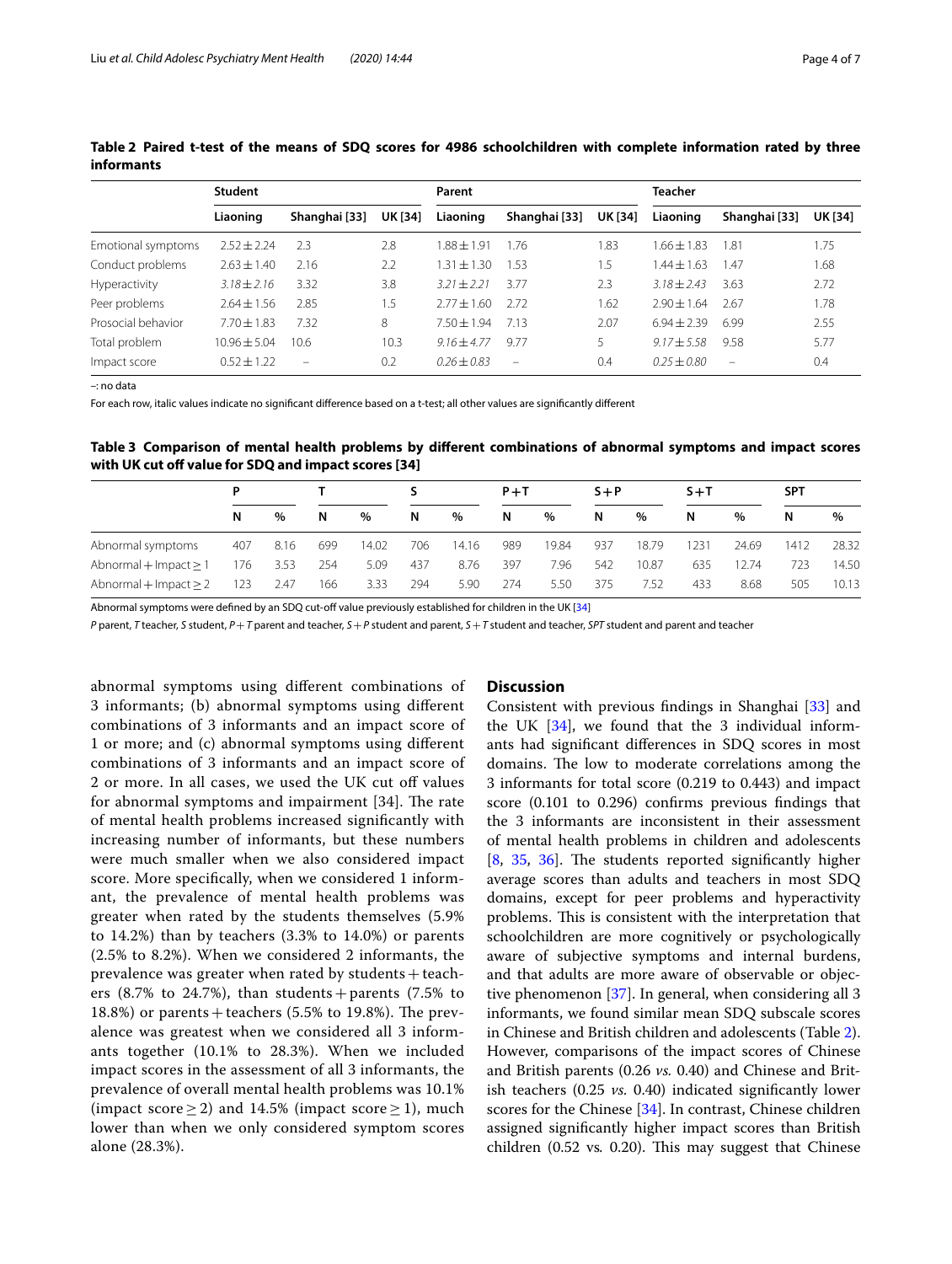In general, we observed a similar prevalence of overall mental health problems (8.2%-14.2%) based on a previously established SDQ cut-off score  $[34]$  $[34]$  from individual informants without considering impact. This agrees with previous studies of Chinese schoolchildren using the SDQ scores from 1 informant  $(8.2-19.3%)$   $[22-30]$  $[22-30]$  $[22-30]$ . As expected, we observed a signifcantly greater prevalence of mental problems as the number of informants increased, and a decreased prevalence when considering the impact score. The prevalence of mental health problems was greater when rated by students (5.9% to 14.2%) than parents (2.5–8.2%) or teachers (3.3–14.0%). In addition, consideration of 2 informants indicated the prevalence was greatest for students+teachers, followed by students + parents, and then teachers + parents. This confrms the presence of a big diference in perceiving and rating children's behavior and mental health problems between students and observers (parents and teachers)  $[13]$  $[13]$ . These results also suggest that schoolchildren themselves have an important role in assessing the prevalence of overall mental health problems [[21,](#page-5-15) [38\]](#page-6-8).

However, a previous study reported that selfreported information from students provided poorer screening than parents or teachers, the combinations of  $parent + teacher$  and  $teacher + student$  provided better screening than parent+student, and  $parent + teacher + student$  provided the most sensitive screening [[10](#page-5-18)]. Although there is no 'gold standard' about which informants to use to assess mental health problems in schoolchildren, our results support the view that multiple informants provide better information than any individual informant. In addition, the large variations between the students and observers, as well as their combinations, suggests that the type and number informants must be considered when comparing the prevalence of mental health problems among studies.

Similar to the results of the BELLA study [[17\]](#page-5-11), we found that the prevalence of overall mental health problems rated by individual informants and diferent combinations of informants declined substantially when additional impairment criteria are considered. For example, the prevalence assessed by all 3 informants was 28.3% when impact score was not considered, but was 14.5% for an impact score of 1 or more and 10.1% for an impact score of 2 or more. The prevalence of 28.3% represents children who met the symptom criteria alone, but included those who were not necessarily impaired by the symptoms; this may provide a greater sensitivity, but may also overestimate the mental burden, and lead to false positive diagnoses and unnecessary additional screening and treatment [[10\]](#page-5-18). We believe the prevalence based on an abnormal SDQ score plus an impact score of 1 or more (14.5%) could refect 'real mental health problems', because this combination considers symptoms and perceived functional damage. Interestingly, the prevalence determined by three informants that considers SDQ score and an impact score of 2 or more (10.1%) was very close to the overall prevalence of DSM-IV disorders (9.49%) assessed using the Developmental and Well-Being Assessment (DAWBA) in the same population [[32\]](#page-6-2). This combination reflects a higher diagnostic quality (discrimination between respondents with and without a psychiatric diagnosis) when screening for a psychiatric disorder than the symptom scales of the SDQ [\[10](#page-5-18), [17\]](#page-5-11).

The present results should be viewed in the context of several limitations. First, this was a study of schoolchildren for whom full information was available from all 3 informants. Children who left school or could not get information from their parents or teachers were excluded. This may have led to an underestimate of the prevalence of mental health problems, because such children have greater risk of mental health problems in developed and developing countries. Second, we used the criteria and cutoff values from the UK, and there were big diferences in the impact scores between Chinese and British children and adults. However, the purpose of the present study was to assess the infuence of using multiple informants and impact scores on the prevalence of mental health problems in Chinese schoolchildren. Although it would be preferable if regional norms were available, we believe the internal comparisons among different subgroups, defned by diferent combinations of informants and impact scores, are comparable and valid. Third, because each teacher must rate all the students in a class (about 40), the teacher may not have sufficient time to carefully assess each child. It is unclear whether this is related to the lower average SDQ scores from teachers than from students and parents.

#### **Conclusions**

The results of the present paper confirm the presence of substantial diferences in the prevalence of mental health problems in Chinese schoolchildren when rated by different informants, diferent combinations of informants, and when impairment scores are considered. The assessment of mental health problems using the SDQ depends on the purpose of the survey or screening, the types, numbers, and combinations of informants, the cut-of values, and the use of impact score [\[10](#page-5-18)]. It is preferable to use multiple informants and consider impact score to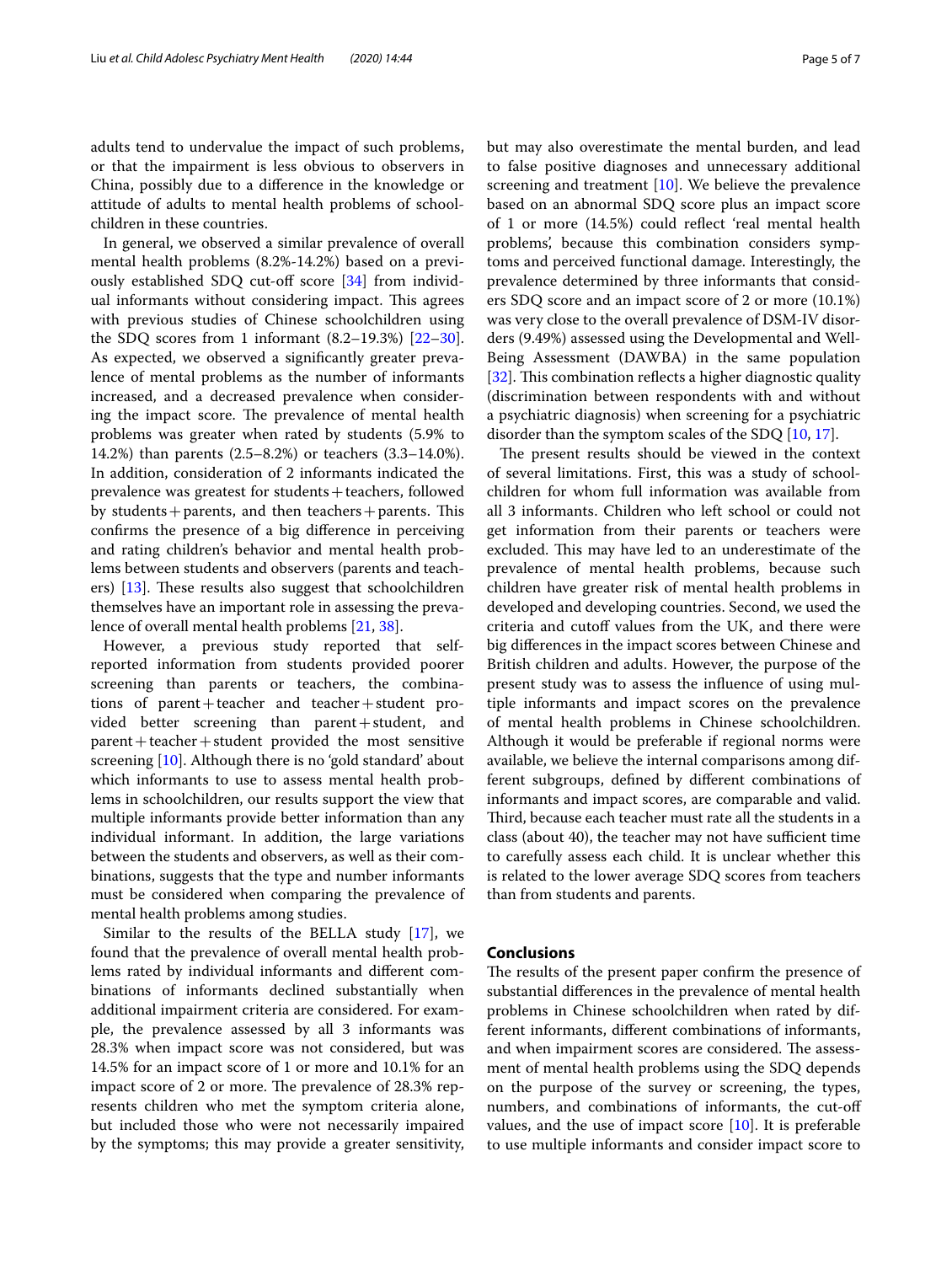### better assess the actual burden of mental health problems in children and adolescents.

#### **Abbreviations**

SDQ: Strengths & Difficulties Questionnaires; DSM-IV: Diagnostic and Statistical Manual of Mental Disorders; ICD-10: International Classifcation of Diseases 10th Revision.

#### **Acknowledgments**

Thanks for the support of Science and Technology Department of Liaoning Province. The authors thank the schoolmasters, school teachers and parents of schoolchildren for their cooperation and support.

#### **Authors' contributions**

LY, LL and GP participated in designing and overseeing this project from its inception through to its publication; SL, WP, YL and JN participated in conducting the investigation, analyzing the data, and writing the paper; LW, YZ, XA, YZ, RZ, HM, WD, YG and WS participated in conducting the investigation and analyzing the data. All authors read and approved the fnal manuscript.

#### **Funding**

This study was supported by a grant from Science and Technology Department of Liaoning Province (No. 2005225012). The funder had no role in study design, data collection and analysis, decision to publish, or preparation of the manuscript.

#### **Availability of data and materials**

The datasets generated and analysed during the current study are not publicly available because of our agreement with the parents of schoolchildren, but are available from the corresponding author on reasonable request.

#### **Ethics approval and consent to participate**

The study was conducted in accordance with the Declaration of Helsinki on ethical principles for medical research involving human subjects. The ethics committee of Liaoning Provincial Center for Disease Control and Prevention (LNCDCP) approved the study. All subjects gave written informed consent after the study objectives were explained, and all subjects were free to withdraw at any time without giving any reason.

#### **Consent for publication**

Not applicable.

#### **Competing interests**

The authors have declared that no competing interests exist.

#### **Author details**

<sup>1</sup> Institute of Preventive Medicine, China Medical University, Shenyang 110122, P. R. China. <sup>2</sup> Institute of Chronic Diseases, Liaoning Provincial Center for Disease Control and Prevention, No. 77 Puhe Road, Shenyang North New Area, Shenyang, Liaoning, P. R. China. <sup>3</sup> Anshan Municipal Center for Disease Control and Prevention, Anshan, P. R. China. 4 Panjin Municipal Center for Disease Control and Prevention, Panjin, P. R. China.<sup>5</sup> Benxi Municipal Center for Disease Control and Prevention, Benxi, P. R. China. 6 Dandong Municipal Center for Disease Control and Prevention, Dandong, P. R. China.<sup>7</sup> Department of Personal Resource, Dalian Medical College, Dalian, P. R. China. 8 Research Center for Universal Health, School of Public Health, China Medical University, Shenyang 110122, P. R. China.

# Received: 7 February 2020 Accepted: 5 October 2020

#### **References**

<span id="page-5-0"></span>1. Kieling C, Baker-Henningham H, Belfer M, Conti G, Ertem I, Omigbodun O, et al. Child and adolescent mental health worldwide: evidence for action. Lancet. 2011;378(9801):1515–25. [https://doi.org/10.1016/S0140](https://doi.org/10.1016/S0140-6736(11)60827-1) [-6736\(11\)60827-1](https://doi.org/10.1016/S0140-6736(11)60827-1).

- <span id="page-5-1"></span>2. Kato N, Yanagawa T, Fujiwara T, Morawska A. Prevalence of Children's Mental Health problems and the efectiveness of population-level family interventions. J Epidemiol. 2015;25(8):507–16.
- <span id="page-5-2"></span>3. Bricker D, Davis MS, Squires J. Mental health screening in young children. Infants Young Child. 2004;17:129–44.
- 4. Patel V, Flisher AJ, Hetrick S, McGorry P. Mental health of young people: a global public health challenge. Lancet. 2007;369:1302–13.
- <span id="page-5-3"></span>5. Parks RJ, Kalberg RJ, Carter EW. Systematic screening at the middle school level: score reliability and validity of the student risk screening scale. J Emot Behav Disord. 2007;15:209–22.
- <span id="page-5-4"></span>6. Canino G, Alegría M. Psychiatric diagnosis-is it universal or relative to culture? J Child Psychol Psyc. 2008;49:237–50.
- <span id="page-5-5"></span>7. Levitt JM, Saka N, Romanelli LH, Hoagwood K. Early identifcation of mental health problems in schools: the status of instrumentation. J School Psychol. 2007;45:163–91.
- <span id="page-5-6"></span>Stone LL, Otten R, Engels RCME, Vermulst AA, Janssens JMAM. Psychometric properties of the parent and teacher versions of the strengths and difculties questionnaire for 4- to 12-year-olds: a review. Clin Child Fam Psychol Rev. 2010;13(3):254–74.
- <span id="page-5-7"></span>9. Achenbach TM, McConaughy SH, Howell CT. Child/adolescent behavioral and emotional problems: implications of cross-informant correlations for situational specifcity. Psychol Bull. 1987;101:213–32.
- <span id="page-5-18"></span>10. Goodman R, Ford T, Simmons H, Gatward R, Meltzer H. Using the Strengths and Difficulties Questionnaire (SDQ) to screen for child psychiatric disorders in a community sample. Brit J Psychiat. 2000;177:534–9.
- <span id="page-5-8"></span>11. Goodman R, Renfrew D, Mullick M. Predicting type of psychiatric disorder from Strengths and Difficulties Questionnaire (SDQ) scores in child mental health clinics in London and Dhaka. Eur Child Adoles Psy. 2000;9:129–34.
- <span id="page-5-9"></span>12. De Los RA, Kazdin AE. Measuring informant discrepancies in clinical child research. Psychol Assess. 2004;16:330–4.
- <span id="page-5-17"></span>13. De Los RA, Kazdin AE. Informant discrepancies in the assessment of childhood psychopathology: a critical review, theoretical framework, and recommendations for further study. Psychol Bull. 2005;131:483–509.
- 14. Verhulst FC, Dekker MC, Van der Ende J. Parent, teacher and self-reports as predictors of signs of disturbance in adolescents: whose information carries the most weight? Acta Psychiat Scand. 1997;96:75–81.
- 15. Achenbach TM. Advancing assessment of children and adolescents: commentary on evidence-based assessment of child and adolescent disorders. J Clin Child Adolesc Psychol. 2005;34(3):541–7.
- <span id="page-5-10"></span>16. Mash EJ, Hunsley J. Evidence-based assessment of child and adolescent disorders: issues and challenges. J Clin Child Adolesc. 2005;34(3):362–79.
- <span id="page-5-11"></span>17. Ravens-Sieberer U, Wille N, Erhart M, Bettge S, Wittchen HU, Rothenberger A, et al. Prevalence of mental health problems among children and adolescents in Germany: results of the BELLA study within the National Health Interview and Examination Survey. Eur Child Adoles Psy. 2008;17(Suppl 1):22–33.<https://doi.org/10.1007/s00787-008-1003-2.P>.
- <span id="page-5-12"></span>18. Rapee RM, Bogels SM, Van der Sluis CM, Michelle GC, Ollendick T. Annual research review: conceptualizing functional impairment in children and adolescents. J Child Psychol Psyc. 2012;53(5):454–68. [https://doi.org/10.1](https://doi.org/10.1111/j.1469-7610.2011.02479.x) [111/j.1469-7610.2011.02479.x.](https://doi.org/10.1111/j.1469-7610.2011.02479.x)
- <span id="page-5-13"></span>19. Dang HM, Weiss B, Trung LT. Functional impairment and mental health functioning among Vietnamese children. Soc Psych Psych Epid. 2016;51(1):39–47.<https://doi.org/10.1007/s00127-015-1114-2>.
- <span id="page-5-14"></span>20. Goodman R. The extended version of the Strengths and Difficulties Questionnaire as a guide to child psychiatric caseness and consequent burden. J Child Psychol Psyc. 1999;40(5):791–9.
- <span id="page-5-15"></span>21. Stringaris A, Goodman R. The value of measuring impact alongside symptoms in children and adolescents: a longitudinal assessment in a community sample. J Abnorm Child Psychol. 2013;41(7):1109–20.
- <span id="page-5-16"></span>22. Wang JN, Liu L, Wang L, Prevalence and associated factors of emotional and behavioural problems in Chinese school adolescents: a crosssectional survey. Child Care Health Dev. 2014;40(3):319–26. [https://doi.](https://doi.org/10.1111/cch.12101) [org/10.1111/cch.12101.](https://doi.org/10.1111/cch.12101)
- 23. Sun L, Guo X, Zhang J, Liu HH, Xu SJ, Xu YY, et al. Gender specifc associations between early puberty and behavioral and emotional characteristics in children. Zhonghua Liu Xing Bing Xue Za Zhi. 2016;37(1):35–9. <https://doi.org/10.3760/cma.j.issn.0254-6450.2016.01.007>.
- 24. Huang Y, Yan Q, Li Y, Liu J, Yao H, Yan Y. Strengths and Difficulties Questionnaire in 737 primary and middle school students aged 6–17